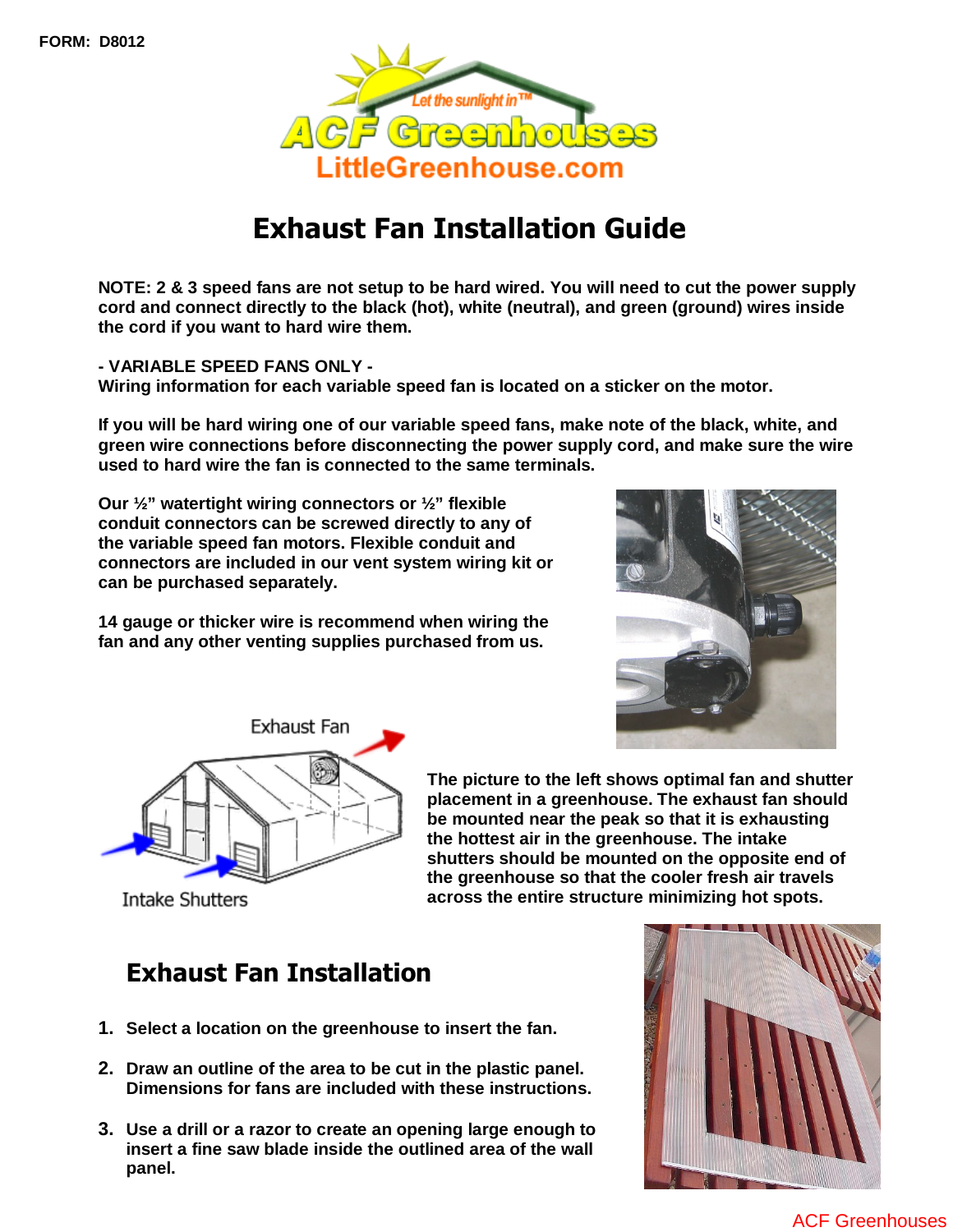- **4. Cut out the remainder of the outlined area with the saw, and repeat for each shutter and/or fan.**
- **5. Fasten the fan frame to the greenhouse frame. DO NOT mount the fan to the covering because it will not support the fan's weight. You can make mounting brackets if needed out of 1/8" thick 1" x 1" aluminum angle available at most hardware stores.**
- **6. Insert the fan into the opening cut in the plastic panel and attach the mounting brackets to the greenhouse. The fan should be mounted so that the louvers open to the outside of the greenhouse.**





### Exhaust Fan & Intake Shutter Dimensions



#### **Variable Speed Fan Dimensions**

| Fan<br><b>Size</b> | A   | B   | $\mathbf C$ | D       | E  | F  | G    | H  | <b>Opening</b><br><b>Size</b> |
|--------------------|-----|-----|-------------|---------|----|----|------|----|-------------------------------|
| 12"                | 15" | 15" | 12 1/8"     | 12 1/8" | 6" | 3" | 1/8" | 2" | $12 \frac{1}{4}$ " sq.        |
| 16"                | 19" | 19" | 16 1/8"     | 16 1/8" | 6" | 3" | 1/8" | 2" | $16 \frac{1}{4}$ sq.          |
| 20"                | 23" | 23" | 20 1/8"     | 20 1/8" | 6" | 3" | 1/8" | 2" | $201/4$ " sq.                 |
| 24"                | 27" | 27" | 24 1/8"     | 24 1/8" | 6" | 3" | 1/8" | 2" | $24 \frac{1}{4}$ sq.          |

#### **3 Speed Fan Dimensions**

| Fan<br><b>Size</b> | A   | B   | C       | D       | E     | F      | G    | H  | <b>Opening</b><br><b>Size</b> |
|--------------------|-----|-----|---------|---------|-------|--------|------|----|-------------------------------|
| 12"                | 15" | 15" | 12 1/8" | 12 1/8" | 1/2"  | 5 1/2" | /8"  | 2" | $12 \frac{1}{4}$ sq.          |
| 16"                | 19" | 19" | 16 1/8" | 16 1/8" | 2"    | 5 1/4" | /8"  | 2" | 16 $1/4$ " sq.                |
| 20"                | 23" | 23" | 20 1/8" | 20 1/8" | 2"    | 51/4"  | 1/8" | 2" | $201/4"$ sq.                  |
| 24"                | 27" | 27" | 24 1/8" | 24 1/8" | 21/8" | 5 3/4" | 1/8" | 2" | $24 \frac{1}{4}$ sq.          |